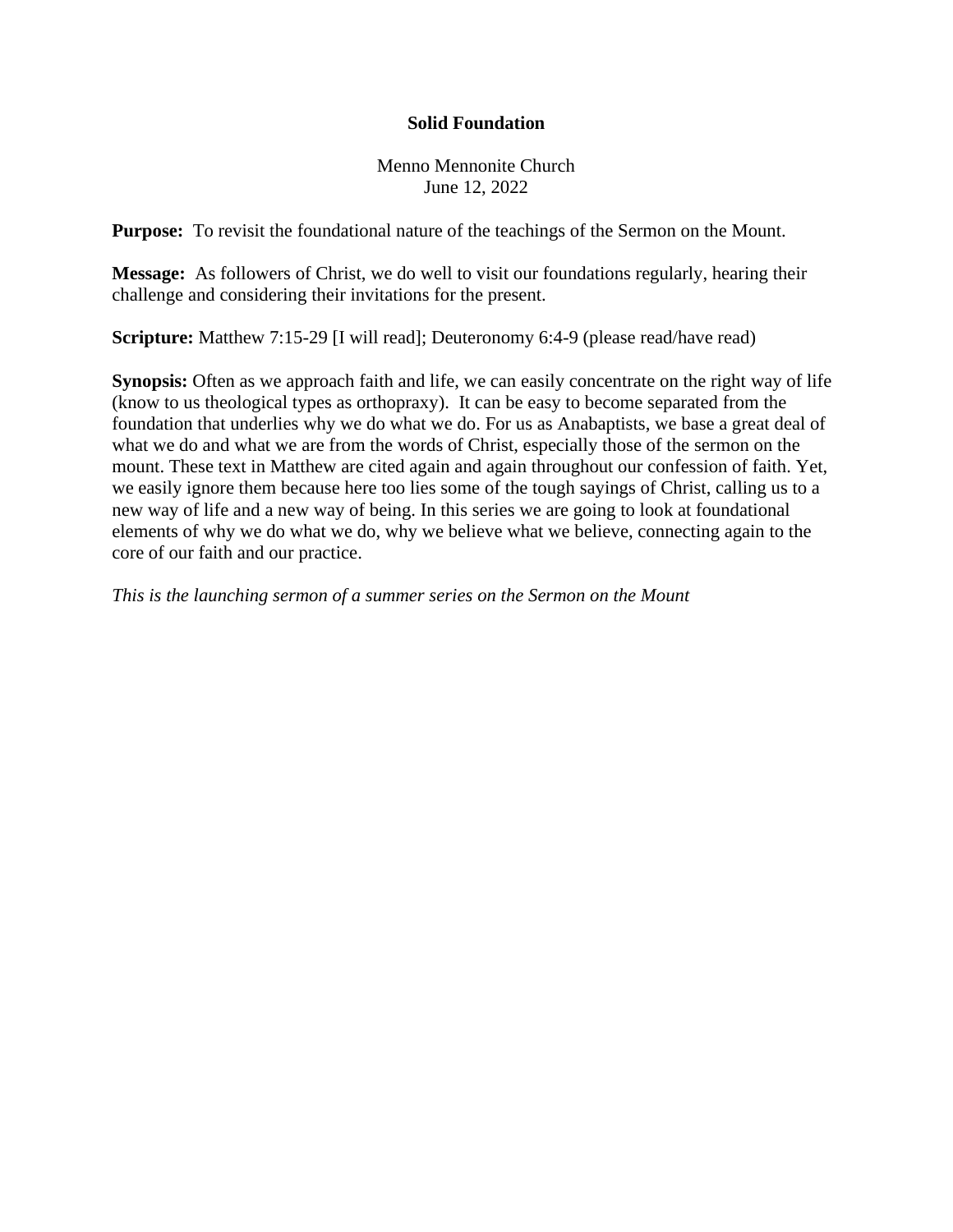Matthew 7:15–29 (NRSV)

<sup>15"</sup>Beware of false prophets, who come to you in sheep's clothing but inwardly are ravenous wolves.

 $16$ You will know them by their fruits.

Are grapes gathered from thorns, or figs from thistles?

 $17$ In the same way, every good tree bears good fruit, but the bad tree bears bad fruit.

<sup>18</sup>A good tree cannot bear bad fruit, nor can a bad tree bear good fruit.

 $19$ Every tree that does not bear good fruit is cut down and thrown into the fire.

 $20$ Thus you will know them by their fruits.

<sup>21</sup>"Not everyone who says to me, 'Lord, Lord,' will enter the kingdom of heaven, but only the one who does the will of my Father in heaven.

<sup>22</sup>On that day many will say to me, 'Lord, Lord, did we not prophesy in your name, and cast out demons in your name, and do many deeds of power in your name?'

<sup>23</sup>Then I will declare to them, 'I never knew you; go away from me, you evildoers.'

<sup>24</sup>"Everyone then who hears these words of mine and acts on them will be like a wise man who built his house on rock.

 $^{25}$ The rain fell, the floods came, and the winds blew and beat on that house, but it did not fall, because it had been founded on rock.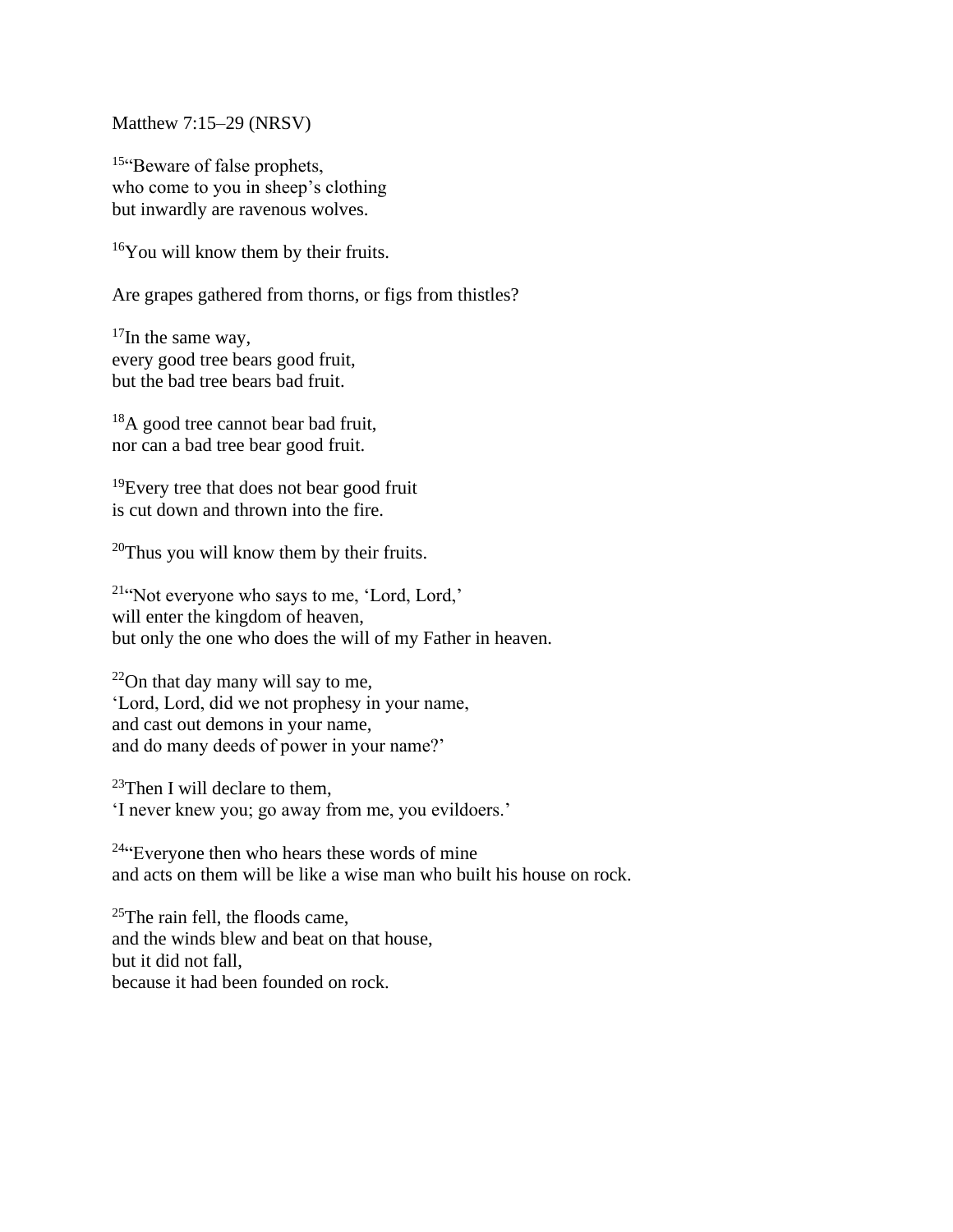<sup>26</sup>And everyone who hears these words of mine and does not act on them will be like a foolish man who built his house on sand.

 $27$ The rain fell, and the floods came, and the winds blew and beat against that house, and it fell—and great was its fall!"

<sup>28</sup>Now when Jesus had finished saying these things, the crowds were astounded at his teaching,  $29$  for he taught them as one having authority, and not as their scribes.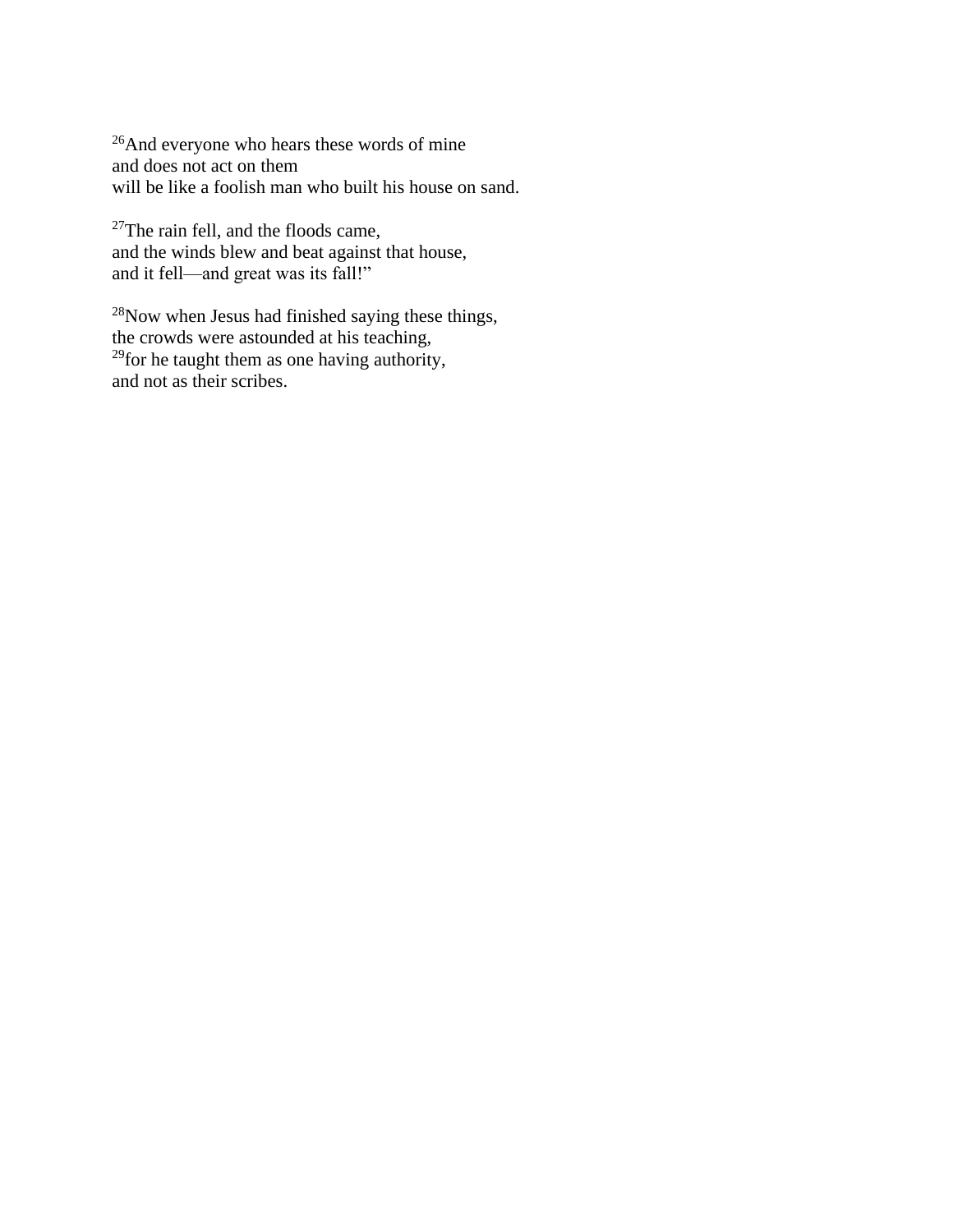There are questions in life that cut to the core. They are the essential ponderings of life, and speak to the places where the rubber hits the road. There is rarely any good way to answer them, and bring, hopefully our way and our beliefs into stark relief. Some are broad—what do we want of God? How do we expect life to be lived to our healing and benefit? What are the things that we are willing to sacrifice all that we have for: our Children? Our Spouse? Our country? The ability to succeed certainly and fully? For what are we willing to die? For what are we willing to kill? When and how? What if anything does our faith have to say about these things, no matter how we interpret what we find there.

There is more outside the pragmatic. What are the things that bring life its full meaning? What, really, is important to us, to God at the end of the day? What does it mean to love God and love our neighbor? What is the nature of the kingdom, and how might we work at seeking it? What does the call of service really mean to us and where might it take us? The list goes on and on. These are foundational questions: one which we may well have answers to, or think that we do easily and well enough, but are far more prickly and complicated to consider time too readily. While we likely don't spend a huge amount of time considering these foundational issues, that doesn't mean they are not important. From the time when we might be formulating what is our response relative to what we might have grown up with, on down to the questions of older age, it is our foundations that speak to who we are, how we live, and who we want to be. We might think of these as the big dorm room conversations—awfully and critically important at the time, but relative to the day-to-day demands of getting on with life, not all that central. Yet would hold the sitting with the foundational stuff that we are brough back to the beginning of our faith, our ways of thinking and the ways that faith an life works, and that is always important.

Because we know that most of the time our stained-glass images of the life of faith and those who lead that life fails to match our realities. Jesus' teaching, as interesting as it may be often struggles to translate itself into modern life, certainly not always in the plain and simple ways that we might wish that they did. Encountering the words of Christ as we so often do as the small digestible snippets of quotations and wisdom selected to fit the time of a teaching or to prove and argument, it can be hard to know how to fit them all in. This is certainly true of the sermon on the mount. When you sit down and read it together, you see not only all the red letters, this long discourse of Jesus, but all the litany of hot button issues that are covered along the way—divorce, adultery, revenge, anger, judgement. All the stuff within the canon of human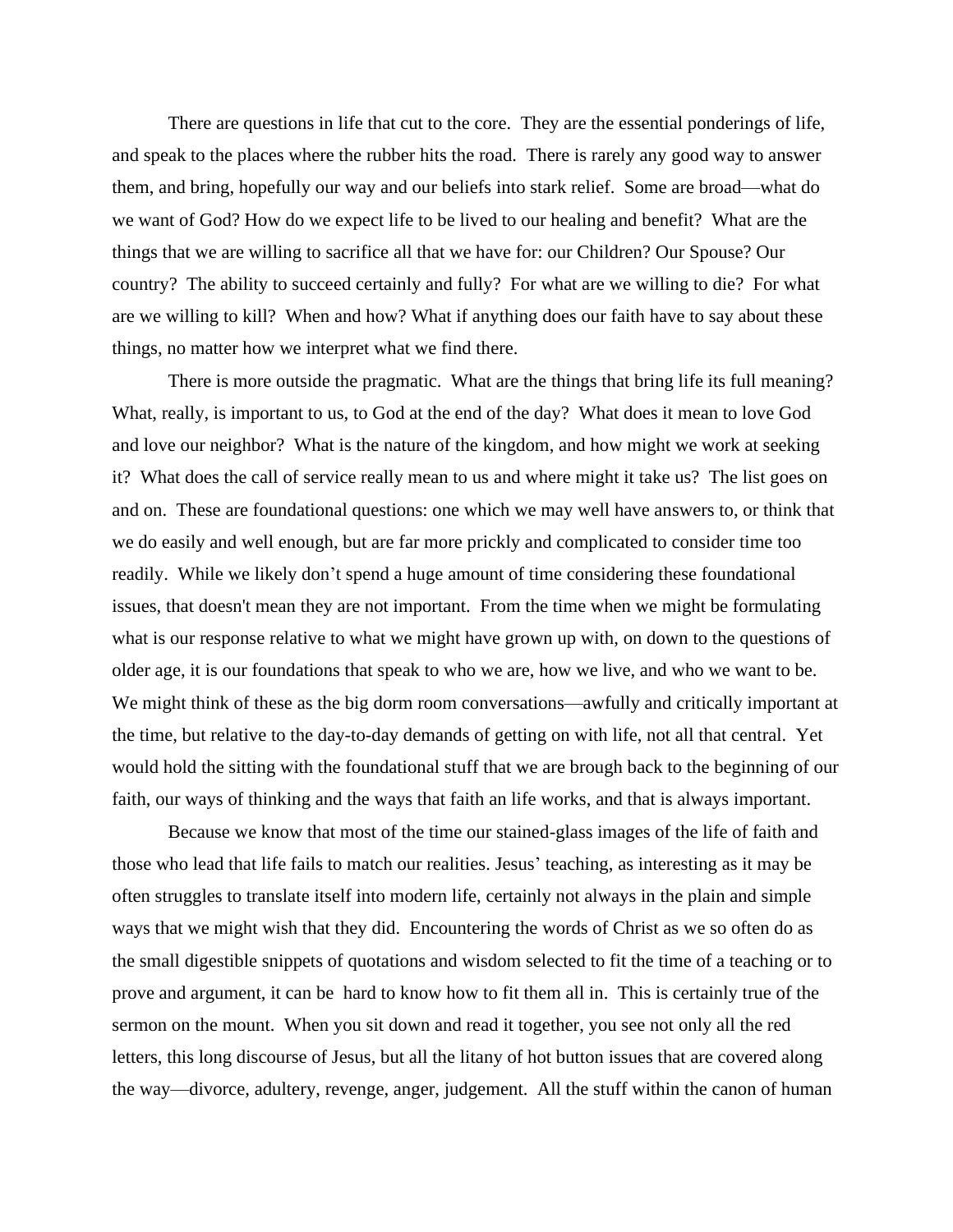behavior that we might just as soon leave well outside the walls of the church, but are the stuff of human life and living. When we see the pastoral depictions of these words being spoken, seldom do we see the natural reactions that we might expect—the incredulity and the struggle of hearing challenging things. The wonder of these teachings, and the despair that they might rightly bring to our hearts. This is Jesus dropping the nuance and speaking to the places where people live and where their faith is founded. No wonder that the whole things wraps up with this analogy of two houses being built in different ways. It was that earth shaking and foundation rattling.

Which is why we want to spend time this summer with this teaching of the sermon on the Mount. While it is true that, from a historic perspective it is thought unlikely this was one address laid out with Matthew standing by as court recorder, that is how we often think about it, but seldom engage it in that way. Within the lectionary, the slate of weekly readings of the mainline church that we often engage to consider what to preach on when, we only encounter the sermon—Matthew's version in any case—once every three years, and only then with some notable omissions. We sit with the openings and the familiar portions of the Beatitudes and the rest. But other texts at left out, most notably some of those around which Anabaptists are most attracted and engaged like the end of Chapter 5 and the description of how to love our enemies. Not that I particularly blame anyone for avoiding some of this. There is enough of the tough sayings of Jesus to inspire a change of scenery if one is allowed.

So why this, why now and why do we want us to sit here in the midst of summer and its demands? Frist of all, this is our text, our words. These are teachings that lie at the center of an Anabaptist way of thinking about faith. If you go back to the early Anabaptists, people like Menno Simmons, Hubmeirer, Hans Hut, Michael Sattler and the like, these notions lie at the center of their arguments and their thoughts about how to be church and what it means to be a follower of Christ. When we say that Jesus Christ is the center of our faith, this is what we mean by it, holding firmly that Jesus had more to do and say than simply being born of Mary, being Crucified by Pontius Pilot, Buried and raised on the third day as the creeds would tell it. We would hold that there is more—much more, and that it is this that matters. We have always read the bible not as a single flat document, but a document that places the teachings of Christ at the center, with priority and relevance with in all else. As the central teachings of Jesus' ministry, the sermon can be considered the pinnacle of the heights. Within the confession of faith from a Mennonite understanding, the document that explains what it is that Anabaptists generally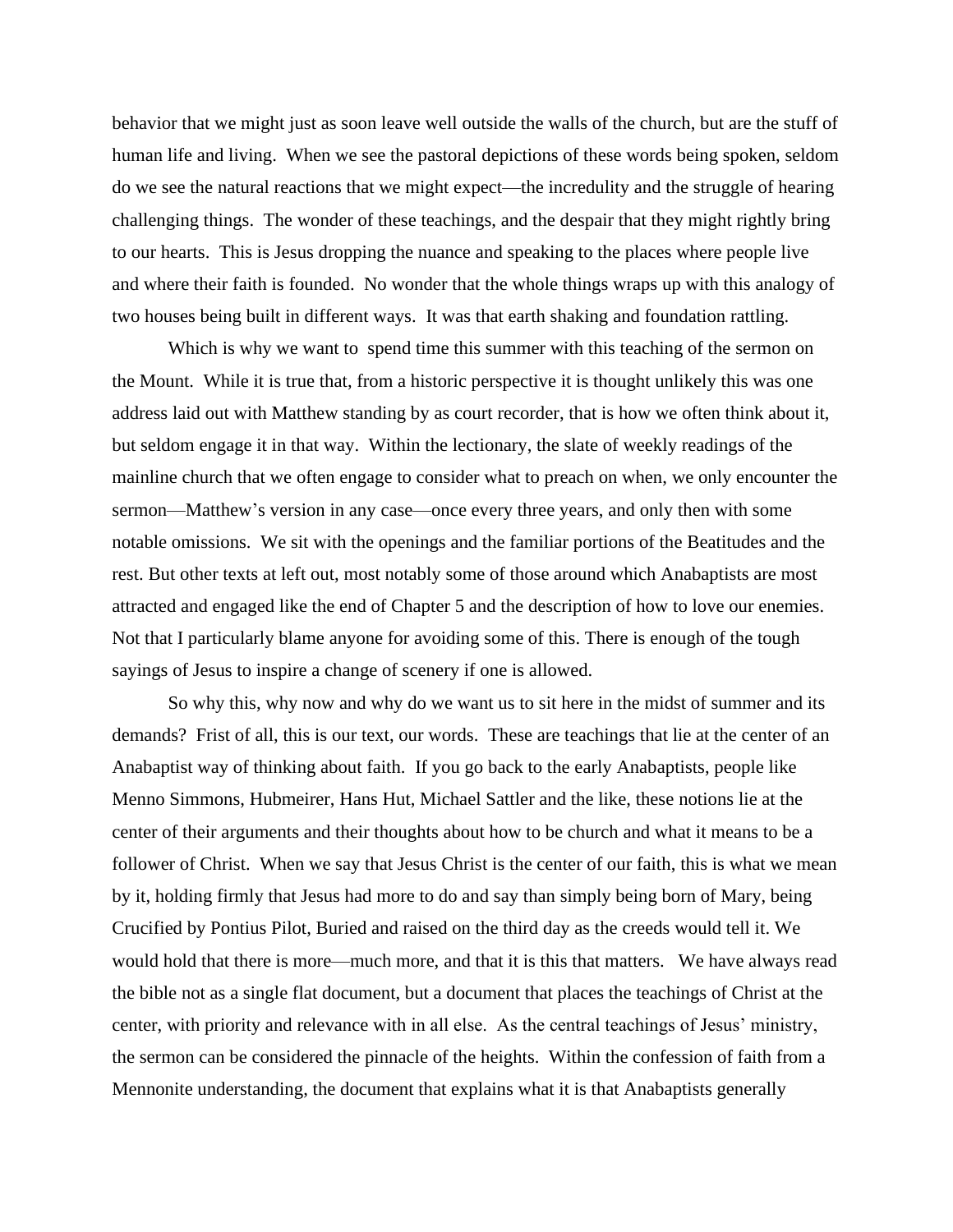believe, the Sermon on the Mount is cited 22 times within the 24 articles (and that is only counting Matthew's version). It is part of our DNA and we do well to hold on to that and examine it well and know its power to shape.

Secondly, I think it is good to come to the struggle now and again. As easy as it is to allow the settled bedrock well alone and unexamined, we gain much from looking at it from time to time. For knowing this we can be reminded of and shaped by our principles time and again, or consider what this might look like for us today in this world and this reality. I don't expect grand revelations or mass conversions of thought, but touching base helps us clarify our thinking and live differently for it. Knowing our foundations allows us to build and keep building accordingly.

Third, I think we do we to do this as we consider what it is that we pass on. Often, we become reliant on culture and tradition to do the work of forming faith and bringing the generations on behind us that the conversations of "yes, but why" doesn't really happen in a way that gets into the messy topics. For you younger among us here—understand, it is not that we come to this with easy answers or demanding expectations. I don't think there would be anyone here before you that would call this easy or take this for granted. However, sitting again with these ideas opens the opportunity to ask the questions, and more particularly, hear the stories of the ways that these teachings and the way that they have been lived in us and through us and how that has shaped Menno and those around us.

Growing up, I was all about the sandbox. That was my happy place. I would spend hours with pail and tonka truck in hand building out my universe. It would usually start with something simple, a road through the dune like wilderness. And then where there is a road, a town usually followed with farms and fields, then houses and skyscrapers of a thriving metropolis. Usually, after that would follow the beautiful, but tragically ill placed reservoir on the heights overlooking my thriving little burg full of unsuspecting citizens below. Apparently, civil engineering was an undervalued profession in my little world, and the dam holding back the impending flood almost always crumbled, subjecting the town below to untold devastation. One more reason on the long list of why it is good that Bryce is not omnipotent.

But as I built time and again, I began to learn. I saw what worked and what failed. The ways that things could hold together that much longer from my engineered onslaught. I would work with sand water and time to make the best structures I could and shape them each way,